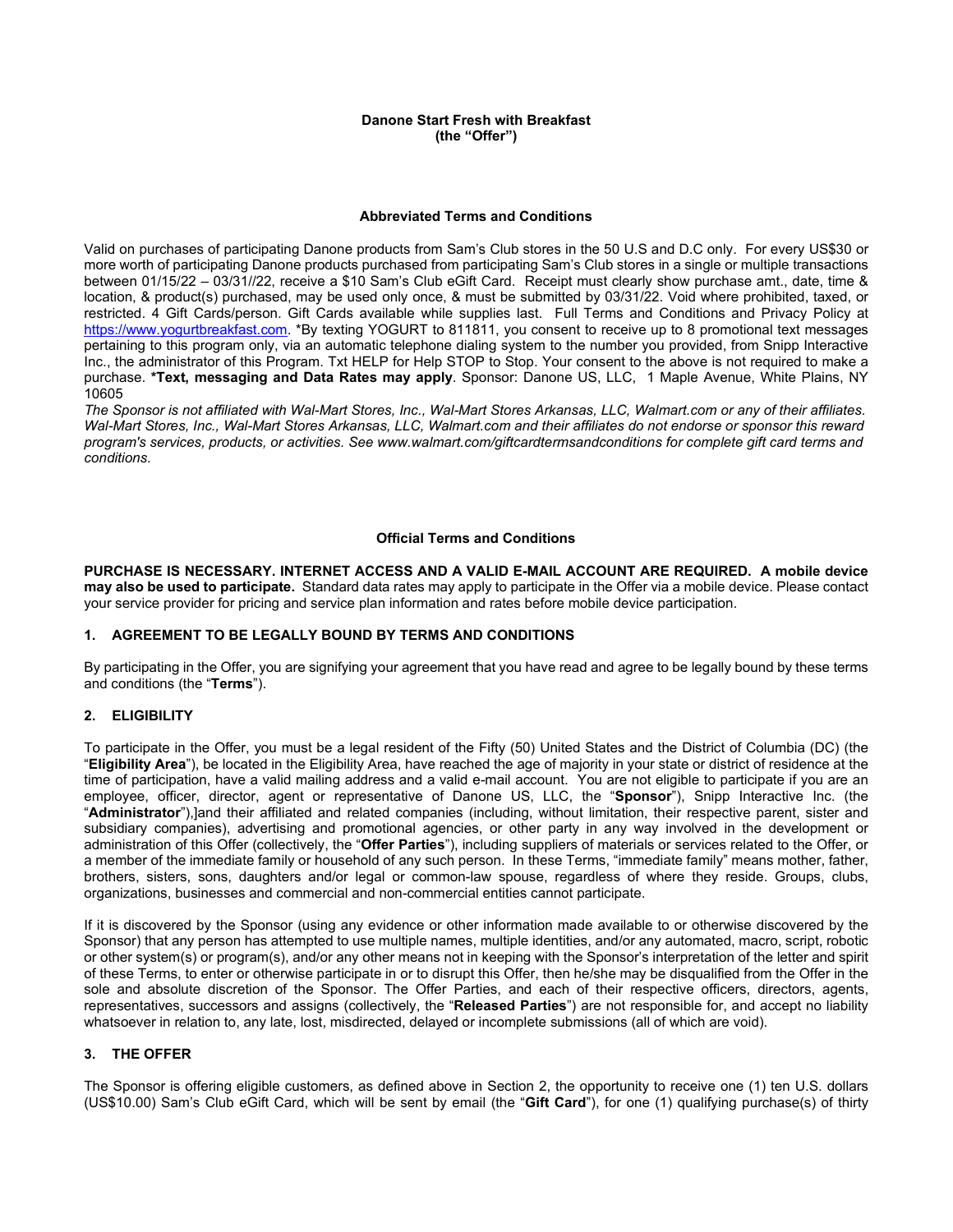(US\$30.00) U.S. dollars (after discounts and before taxes) including one (1) or more Participating Products (defined below), within one (1) single or multiple transactions, from any Sam's Club retail stores in the Eligibility Area, or online from [www.samsclub.com](http://www.samsclub.com/) (each, a "**Participating Retailer**") during the Purchase Period (as defined below) (hereinafter a "**Qualifying Purchase**" or collectively "**Qualifying Purchases**"). While supplies of Gift Cards and Participating Products last. See Section 5 to learn more on how to participate in this Offer. **The following limits apply: 4 Gift Cards per participant for the entire Offer Period (defined below).**

Exhibit A to these Terms lists out the authorized participating products for the purpose of this Offer (while supplies last, and subject to inventory) (the "**Participating Products**").

Purchases of Participating Products made through any other retailers or other online websites will not be accepted and will not be eligible for this Offer.

## **4. OFFER PERIOD; PURCHASE PERIOD AND KEY DATES**

To be eligible, Qualifying Purchases, as described in Section 3, must be made between January 15, 2022 at 12:01:00 am Eastern Daylight Time (EDT) and March 31, 2022 at 11:59:59 pm EDT (the "**Purchase Period**"), at an authorized Participating Retailer. Requests (as defined below) may be submitted anytime between January 15, 2022 at 12:01:01 am EDT and March 31, 2022 at 11:59:59 pm EDT (the "**Offer Period**") and must be received on or before 11:59:59 PM EDT on March 31, 2022 (the "**Offer Closing Date**").

The Offer Period and the Purchase Period (including the scheduled start date and end date) may be modified or terminated at any time at the sole discretion of the Sponsor and without notice.

The Gift Cards must be used in accordance with these Terms and in accordance with the Gift Cards Provider Terms (defined below) and Gift Cards Instructions.

# **5. HOW TO PARTICIPATE**

To take advantage of the Offer, an eligible participant must follow the steps listed below:

(A) As more fully detailed in Section 3 above, make a Qualifying Purchase of thirty (US\$30.00) U.S. dollars (after discounts and before taxes) including one (1) or more Participating Products within one (1) single or multiple transaction(s), from an authorized Participating Retailer, during the Purchase Period;

(B) Take a photograph (png, jpeg, pdf, and tiff file types with a maximum file size of 10MB) of the applicable sales receipt(s) of his/her Qualifying Purchase in its entirety (such photograph, a "**Receipt Image**"). Participant must ensure that the Receipt Image identifies the Participating Retailer and date of purchase. Participants are encouraged to blank out any personal information that appears on the Receipt Image); and

(c) On or before the Offer Closing Date, following any of the submission methods listed below, submit his/her Receipt Image (each such submission, a "**Request**"):

- **(i) Text to Enter.** Text the keyword YOGURT to **811811.** You will receive a text message with opt-out instructions and disclosure for receipt of up to eight (8) automated text messages to the number provided, along with instructions for submission. Follow instructions and submit Receipt Image. Upon texting Receipt Image, you will be sent a link to a registration form for the Program; allow approximately 30 minutes to receive the link\*\*. Complete the registration form by entering true and accurate information in the required fields (including, Full Name, Complete Mailing Address, Email Address and Phone Number). Follow instructions and submit Receipt Image and Request (including accepting any required terms and conditions) and register for the Offer. **See Section 5A below for important restrictions on Program participation via text.**
- **(ii) Visit Offer Site to Submit**. Visit the Offer site [\(https://www.yogurtbreakfast.com](https://www.yogurtbreakfast.com/) ). You will receive further instructions on uploading the Receipt Image and registering for the Offer. Complete the registration form by entering true and accurate information in the required fields (including, First Name, Last Name, Street Address, City, State/Province, Zip/Postal Code, E-Mail, Phone Number). Follow instructions and submit Receipt Image and Request (including reading and accepting any required terms and conditions) and register for the Offer.
- **(iii) Email to Submit.** Email Receipt Image to [redeem@yogurtbreakfast.com.](mailto:redeem@yogurtbreakfast.com) Upon emailing Receipt Image, you will be sent a link to a registration form for the Program; allow approximately 30 minutes to receive the link\*\*. Complete the registration form by entering true and accurate information in the required fields (including, Full Name, Complete Mailing Address,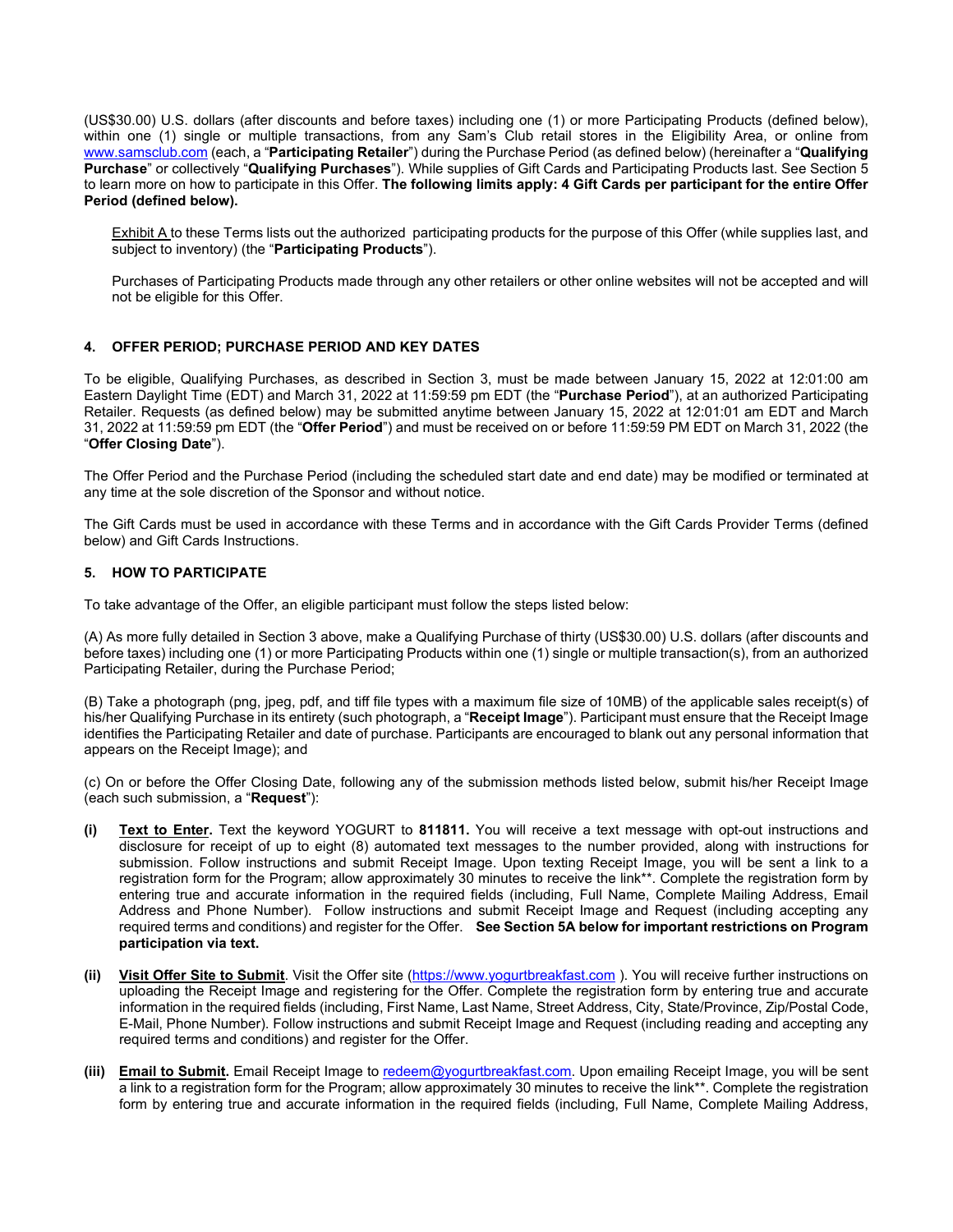Email Address and Phone Number). Follow instructions and submit Receipt Image and Request (including accepting any required terms and conditions) and register for the Offer.

\*\*Provision of link to registration form via text message or email merely indicates that photo of Receipt Image was received but is not otherwise binding upon Sponsors. Without limiting the foregoing, provision of link does not constitute a representation by Sponsors that Image has been validated in accordance with these Terms.

**Participants must complete all of the steps above to be eligible to receive their Gift Card**, which will be delivered 48 hours after validation via email to the email address provided during registration. Without the information supplied via registration, we cannot send you your Gift Card.

**IMPORTANT: YOU MUST KEEP YOUR ORIGINAL SALES RECEIPT**. The Sponsor reserves the right to request from a person the original sales receipt used for the purposes of this Offer for further verification purposes at any time and for any reason.

**NOTE**: If you have any questions in regards to your submitted Request, please visit the Offer Site at [\(https://www.yogurtbreakfast.com](https://www.yogurtbreakfast.com/) ) check any applicable FAQ webpage and/or email *[help@yogurtbreakfast.com](mailto:help@yogurtbreakfast.com) .*

# **5A. YOUR CONSENT**

By \*texting "YOGURT" to 811811 and upon submitting your receipt(s) image(s) , you grant permission and consent to receive from Snipp Interactive up to 8 promotional text messages pertaining to this promotion only, via an automatic telephone dialing system to the number you provided and agree to accept all applicable charges associated therewith. **Carrier specific charges for text messages and data may apply for each message sent or received, depending on your individual carrier's cellular pricing plan, in accordance with your cellular customer agreement**. You may only participate in the Offer if you are using a supported device. SMS/MMS may not be available for all service providers or for all handsets. Cellular phone carrier's instructions for text messaging may be different. Check your phone capabilities for specific instructions. Offer Parties make no guarantee that any particular wireless service provider will participate. Check with your service provider for details. Wireless service providers may charge you for each text message, including any error message that is sent and received in connection with the Offer, based on the applicable wireless service plan. You are responsible for all applicable fees and taxes associated with submitting a Request. You may text STOP at 811811 to exit Offer and stop receiving promotional text messages at any time.

#### **6. PROCESSING OF SUBMISSIONS**

Processing of a Request will take 48 hours from the time the Request is received by or on behalf of the Sponsor. Once your Request is processed, you will be notified via email, whether such Request has been successfully validated or a reason why such Request could not be processed at such time, as determined by the Administrator in its sole and absolute discretion. It is your responsibility to check the applicable email account for such notification including in the inbox, spam or junk folders. The Released Parties do not assume any responsibility and are not responsible for electronic communications which are undeliverable for any reason, including (but not limited to) as a result of any form of active or passive filtering of any kind or insufficient space in your mailbox or telephone to receive e-mail messages, text messages or other communications. All Requests and Receipt Images shall become the property of the Sponsor and will not be returned. Offer is void where taxed, prohibited, or restricted by law. Receipts obtained through unauthorized means or illegitimate channels (i.e., other than via a Qualifying Purchase from the authorized Participating Retailers) will be void. Request that cannot be validated for any reason will be rejected, as determined by the Sponsor in its sole discretion. For example only, and not an all-inclusive list, a Request will be rejected if it: (i) fails to pass anti-fraud detection measures; (ii) is unauthorized, fake, or has been illegitimately obtained; (iii) contains any messages, code or other markings not recognized by the Offer Parties; (iv) contains printing or other errors; (v) is illegible, unreadable or blank; (vi) has been previously used; or (vii) is incorrectly or incompletely entered or submitted.

# **7. VERIFICATION**

All Requests and participants are subject to verification at any time and for any reason. The Sponsor reserves the right, in its sole and absolute discretion, to require proof of identity and/or eligibility (in a form acceptable to the Sponsor including, without limitation, government issued photo identification): (i) for the purposes of verifying your eligibility to participate in this Offer; (ii) for the purposes of verifying the eligibility and/or legitimacy of any Request and/or other information for the purposes of this Offer; and/or (iii) for any other reasonable reason the Sponsor deems necessary, in its sole and absolute discretion, for the purposes of administering this Offer in accordance with the Sponsor's interpretation of the letter and spirit of these Terms. Failure to provide such proof to the complete satisfaction of the Sponsor within the timeline specified by the Sponsor or its Administrator, may result in disqualification in the sole and absolute discretion of the Sponsor. Proof of transmission (screenshots or captures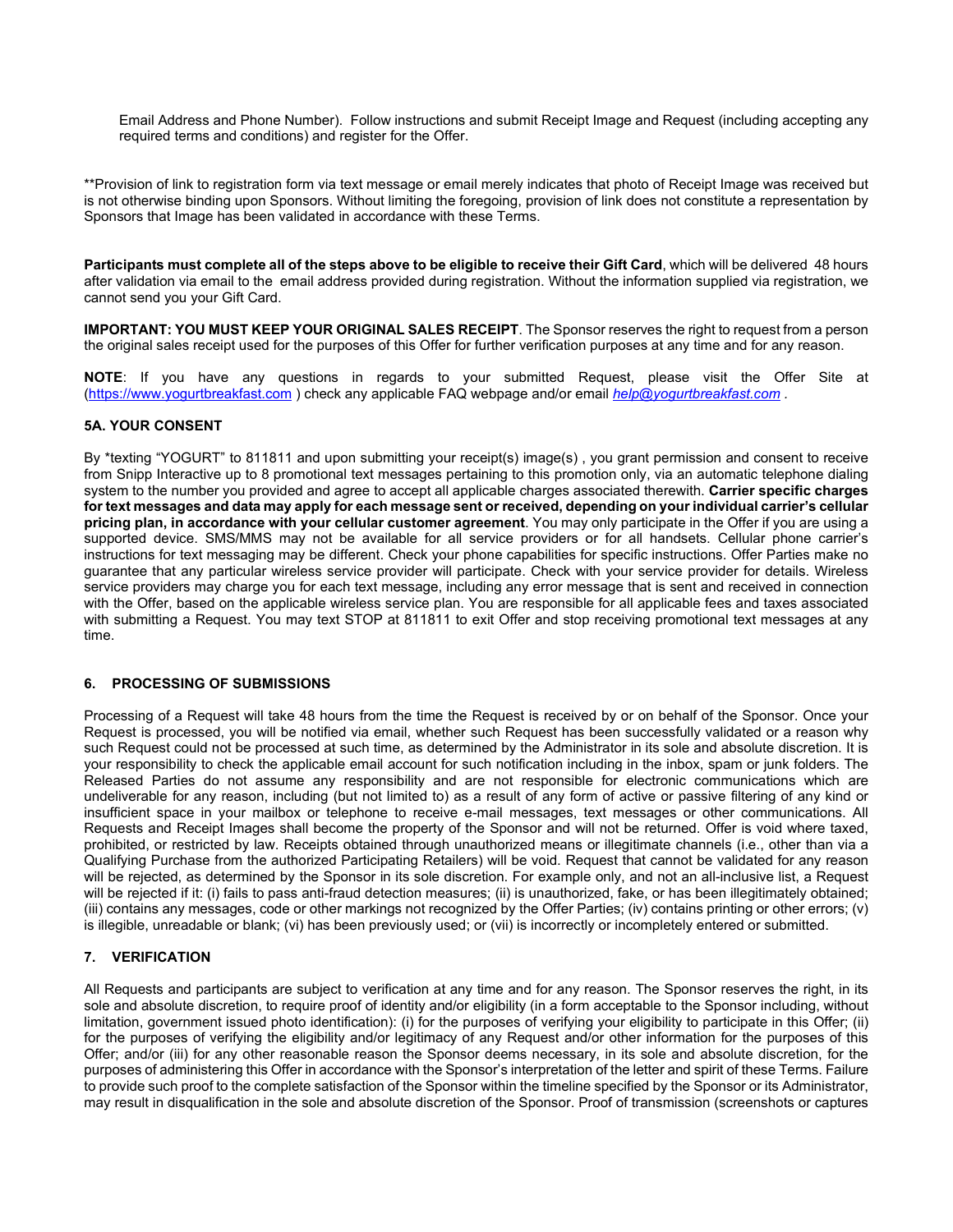etc.), or attempted transmission of a submission or of attempted submission of any communication, does not constitute proof of delivery or receipt by the Offer Parties computers, Administrator or Sponsor. The sole determinant of the time for the purposes of this Offer will be the official time-keeping device(s) used by the Administrator.

# **8. DISTRIBUTION OF GIFT CARDS**

#### **There are currently scheduled to be a total of 5,000 Gift Cards that are available for distribution as part of this Program (the "Gift Card Pool"). This Program will immediately terminate once all Gift Cards in the Gift Card Pool have been distributed.**

If you are eligible to receive a Gift Card, you will receive such Gift Card via email at the email address you provided during registration within forty-eight (48) of being successfully validated.

No responsibility is assumed by the Released Parties for any mailings that are undeliverable. Gift Cards must be accepted as described herein and redeemed in accordance with these Terms and any instructions that may be set out in the mailing associated with the Gift Card (the "**Gift Card Instructions**"). Gift Cards are subject to the terms and conditions of the issuer, including the following:

With a Sam's Club eGift Card, you get low prices every day on thousands of popular products in stores or online at Samsclub.com. You'll find a wide assortment of top electronics, toys, home essentials and more. Plus, cards don't expire and you never pay any fees.

See [www.walmart.com/giftcardtermsandconditions](http://www.walmart.com/giftcardtermsandconditions) for complete gift card terms and conditions.

To report fraud or to check balance, call 1-888-537-5503. Terms, including a mandatory arbitration provision, apply to use of this card. See full terms, which may change without notice, at [http://Walmart.com/giftcardterms.](http://walmart.com/giftcardterms) Use this card at any Walmart store or Sam's Club in the U.S. or Puerto Rico, or on-line at [http://Wal-Mart.com,](http://wal-mart.com/) Samsclub.com, or at any location listed at [http://Walmart.com/giftcardterms.](http://walmart.com/giftcardterms) Card balance is a liability of Wal-Mart Stores Arkansas, LLC. No cash redemption unless required by law. No replacement for lost/stolen cards. Walmart may refuse to accept this card and take action, including balance forfeiture, for fraud, abuse or violations of terms. Never give card numbers to someone you don't know. For more information on how to protect yourself from fraud, visit [http://Walmart.com/fraud.](http://walmart.com/fraud)

The Offer Parties are not responsible for (as applicable) late, lost, stolen, damaged, misdirected, irregular, garbled, corrupted or undelivered Gift Cards or transmissions (whether sent by or to you), regardless of cause. *The Offer Parties are not responsible for (a) any incomplete, incorrect or inaccurate information whether caused by web site users, tampering, hacking or by any of the equipment or programming associated with or utilized in the Offer or by any technical or human error; (b) any error, omission, interruption, deletion, defect, delay in operation or transmission, communications line failure, theft or destruction or unauthorized access to, or alteration of any web site (or mobile web site), Gift Cards or transmissions (whether sent by or to you); and (c) any problems or technical malfunctions of any telephone network or lines, computer on-line-systems, servers or providers, computer equipment, software, programming or failure of email or text on account of technical problems or traffic congestion on the Internet or at any web site (or mobile web site) or any combination thereof. Without limiting the foregoing, Offer Parties expressly disclaim any and all liability for Gift Cards or other transmissions which are not timely received in an uncorrupted form (or received at all) by participant due to filtering/privacy settings for email and/or text transmissions or for any other reason. Offer Parties further disclaim any and all liability for physical Gift Cards which are returned as undeliverable mail or otherwise not received by* you *for any reason.* 

All aspects of each Gift Card will be determined by the Sponsor in its sole and absolute discretion subject to availability. Each Gift Card must be accepted as awarded and is not transferable, assignable or convertible to cash (except as may be specifically permitted by Sponsor in its sole and absolute discretion). No substitutions except at Sponsor's option. Sponsor reserves the right, in its sole and absolute discretion, to substitute any Gift Card or a component thereof with a prize of equal or greater retail value, including, without limitation, but at Sponsor's sole and absolute discretion, a cash award. Gift Cards will only be awarded to the person whose verifiable full name and valid e-mail and/or mailing address appears on the registration form associated with the Receipt Image in question. You are responsible for any damage/loss due to use of a Gift Card. By participating in the Offer, you agree (i) to release, discharge, indemnify and hold harmless the Released Parties from any liability or damages which may arise out of participation in the Offer or out of the acceptance, use, misuse or possession of any Gift Card. **There are the following limits: Four (4) Gift Cards per participant for the entire Offer Period.**

# **9. MODIFICATION AND/OR TERMINATION OF OFFER (INCLUDING OFFER PERIOD)**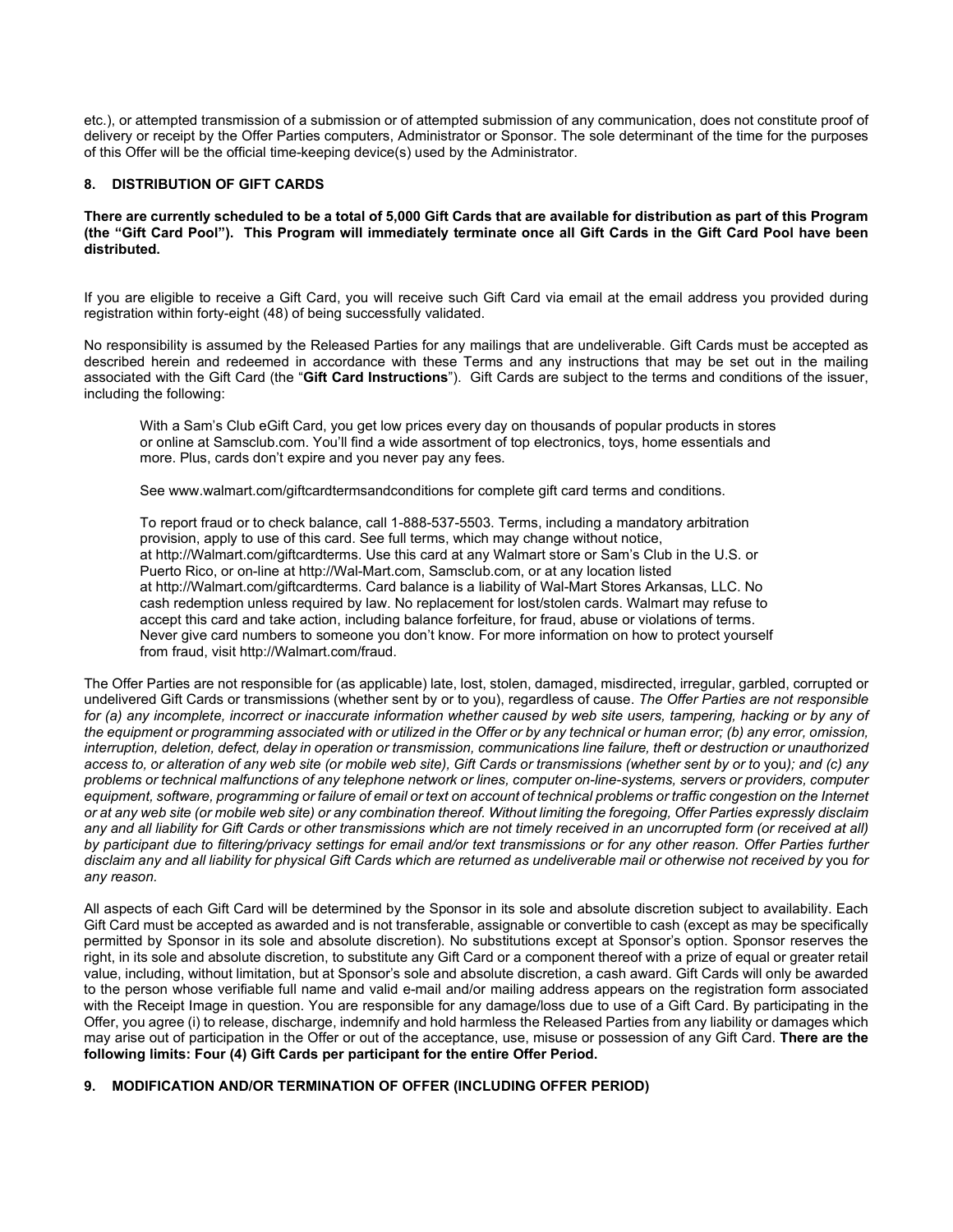Sponsor reserves the right to modify the Offer, including without limitation the Terms governing the Offer, at any time, with or without notice. Continued participation in the Offer after such action by Sponsor constitutes acceptance of any modification to the Offer, including changes to the Terms.

The Offer is scheduled to begin on **January 15, 2021** at 12:01:00 a.m. Eastern Daylight Time and is scheduled to end on **March 31, 2021** at 11:59:59 p.m. Eastern Daylight Time, or such earlier date when all available Gift Cards have been distributed. Sponsor in its sole discretion reserves the right to shorten, extend, suspend, modify or cancel the Offer (including the Offer Period, the Purchase Period, and their scheduled begin date and end date) at any time, and for any reason.

Further, and without limiting the generality of the preceding paragraph, the Sponsor reserves the right, in its sole and absolute discretion, to withdraw, amend or suspend this Offer (or to amend these Terms) in any way, in the event of any cause beyond the reasonable control of the Sponsor that interferes with the proper conduct of this Offer as contemplated by these Terms, including, without limitation, any error(s), problem(s), computer virus(es), bug(s), tampering, unauthorized intervention, fraud(s), pandemic(s), act of god, or failure(s) of any kind. Any attempt to undermine the legitimate operation of this Offer in any way (as determined by Sponsor in its sole and absolute discretion) may be a violation of criminal and civil laws and should such an attempt be made, the Sponsor reserves the right to seek remedies and damages to the fullest extent permitted by law. The Sponsor reserves the right, in its sole and absolute discretion, to cancel, amend or suspend this Offer, or to amend these Terms, in any way without prior notice or obligation, in the event of any accident, printing, administrative, or other error of any kind.

# **10. GENERAL CONDITIONS**

All Submissions become the property of the Sponsor. This Offer is subject to all applicable federal, state, and municipal laws. The decisions of the Sponsor with respect to all aspects of this Offer are final and binding on all entrants without right of appeal.

ANYONE DEEMED BY THE SPONSOR TO BE IN VIOLATION OF THE SPONSOR'S OR ADMINISTRATOR'S INTERPRETATION OF THE LETTER AND/OR SPIRIT OF THESE TERMS AND CONDITIONS FOR ANY REASON IS SUBJECT TO DISQUALIFICATION IN THE SOLE AND ABSOLUTE DISCRETION OF THE SPONSOR OR ADMINISTRATOR AT ANY TIME.

The Sponsor and Administrator reserve the right, in their sole and absolute discretion, to disqualify any individual that it deems to be in violation of these Terms. The Sponsor and Administrator reserve the right to refuse participation to any person whose eligibility is in question or who has been disqualified or is otherwise ineligible to enter. In their sole and absolute determination, the Sponsor and Administrator may disqualify any person who acts in any manner to threaten or abuse or harass any person and to void all such person's Submissions.

The Released Parties will not be liable for: (i) any failure during the Offer; (ii) any technical malfunction or other problems of any nature whatsoever, including, without limitation, those relating to the telephone network or lines, computer on-line systems, servers, access providers, computer equipment or software; (iii) the failure of any Requests and/or other information to be received, captured, recorded or otherwise function properly for any reason whatsoever, including, but not limited to, technical problems or traffic congestion on the internet or at any website; (iv) any injury or damage to your or any other person's cell phone, computer or other device related to or resulting from participating in the Offer; (v) anyone being incorrectly and/or mistakenly identified as having a valid receipt or having fulfilled the purchase requirement; and/or (vi) any combination of the above.

In the event of a dispute regarding who submitted a Request or a Receipt Image, the Sponsor reserves the right, in its sole and absolute discretion, to deem the Request or Receipt Image to have been submitted by the authorized account holder of the email address submitted at the time of submission. "Authorized account holder" is defined as the person who is assigned an email address by an internet provider, online service provider, or other organization (e.g. business, educational institute, etc.) that is responsible for assigning e-mail addresses for the domain associated with the submitted e-mail address, or a cell phone number by a participating cellular carrier. You may be required to provide proof (in a form acceptable to the Sponsor and Administrator – including, without limitation, government-issued photo identification) that he/she is the authorized account holder of the email address associated with the Request or Receipt Image in question.

**PRIVACY**: By participating in this Offer, you expressly consents to the Sponsor, Administrator, their agents and/or representatives, storing, sharing and using any personal information submitted for the purpose of administering the Offer and in accordance with Sponsor's privacy policy (available at: [https://www.danone.com/footer/privacy.html\)](https://www.danone.com/footer/privacy.html). This section does not limit any other consent(s) that an individual may provide the Sponsor or others in relation to the collection, use and/or disclosure of their personal information.

The Sponsor will not share your personal information with others except to third parties who are retained by Sponsor to manage and fulfill this program.